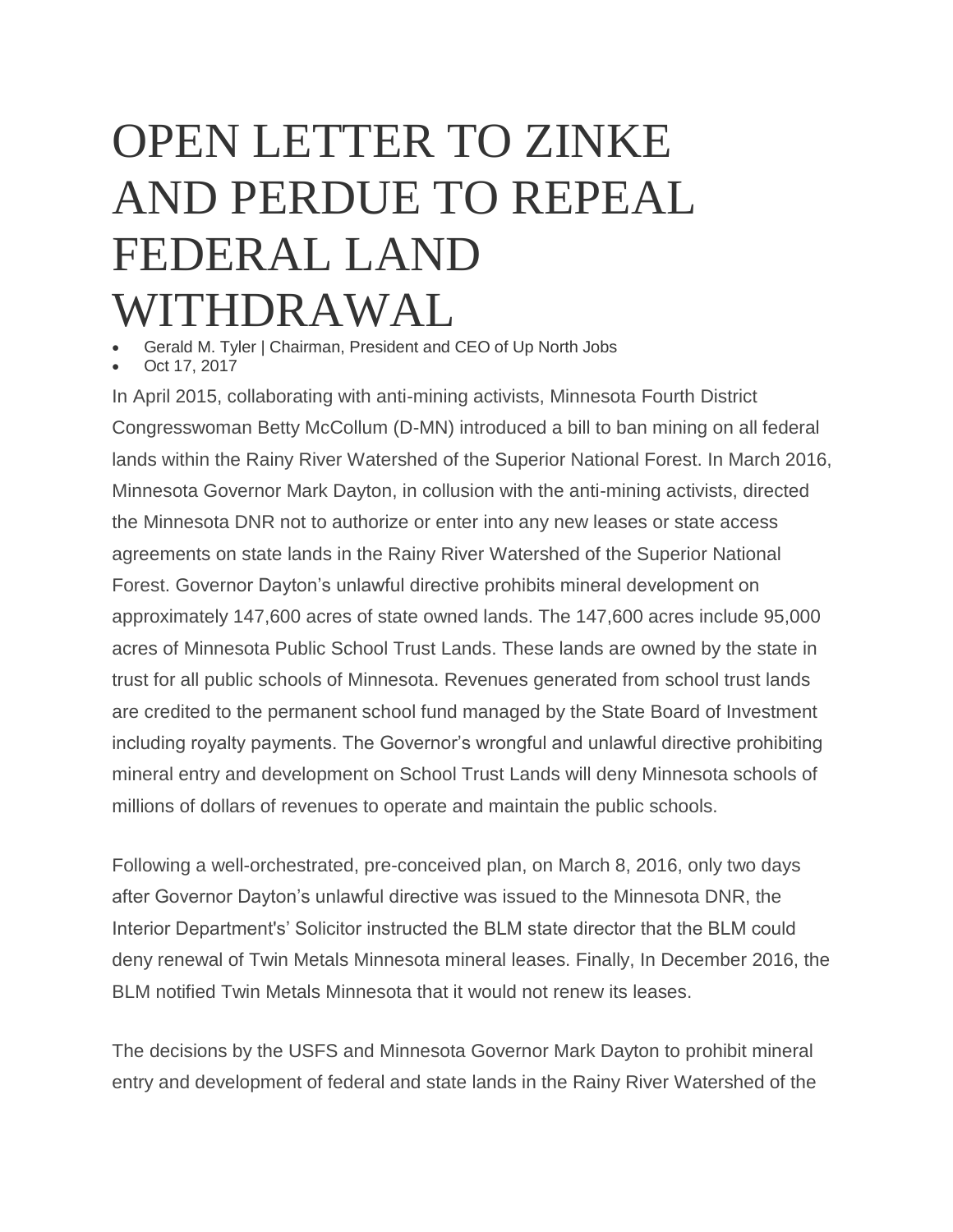Superior National Forest, prohibits mineral development on over 418,000 acres of land in Northeastern Minnesota. (USFS and Minnesota DNR statistics as of January 20, 2017)

The U. S. Forest Service made the decision to prepare an EIS to support the imposition of a moratorium on mineral development on federal lands in the Rainy River Watershed of the Superior National Forest for a 20-year term

In January 2017, under the previous administration, the USFS submitted an Application to the Secretary of the Interior proposing a withdrawal, for a 20-year term of approximately 234,328 acres of National Forest System lands, within the Rainy River Watershed of the Superior National Forest and published a Notice of Intent in the Federal Register of its intent to prepare an Environmental Impact Statement. The decision made by the USFS to prepare an EIS was made under the Obama administration, just 7 days before the Trump administration took office. The decision by the USFS to prepare an EIS will replicate the EIS completed by the USFS in May 2012 and prohibit mineral development on all federal lands within the Rainy River Watershed for at least 2 years, i.e., until at least 2019; and the cost of the aforementioned study will be borne by the taxpayers.

The decision by the U. S. Forest Service/BLM and the Obama administration to conduct a study and prepare an EIS is a tactic employed to not only delay, but pre-emptively quash the development of Twin Metals Minnesota's project and will replicate the EIS completed by the USFS in May 2012

The decision by the Obama administration and the USFS/BLM to conduct a study and complete an environmental impact statement "documenting the information and analysis necessary to support a decision on withdrawal, and to support an amendment to the Superior National Forest Land and Resource Management Plan", is a shameless attempt by the anti-mining activists and their federal agency "friends" to pre-emptively quash the development of Twin Metals Minnesota's proposed project by delaying